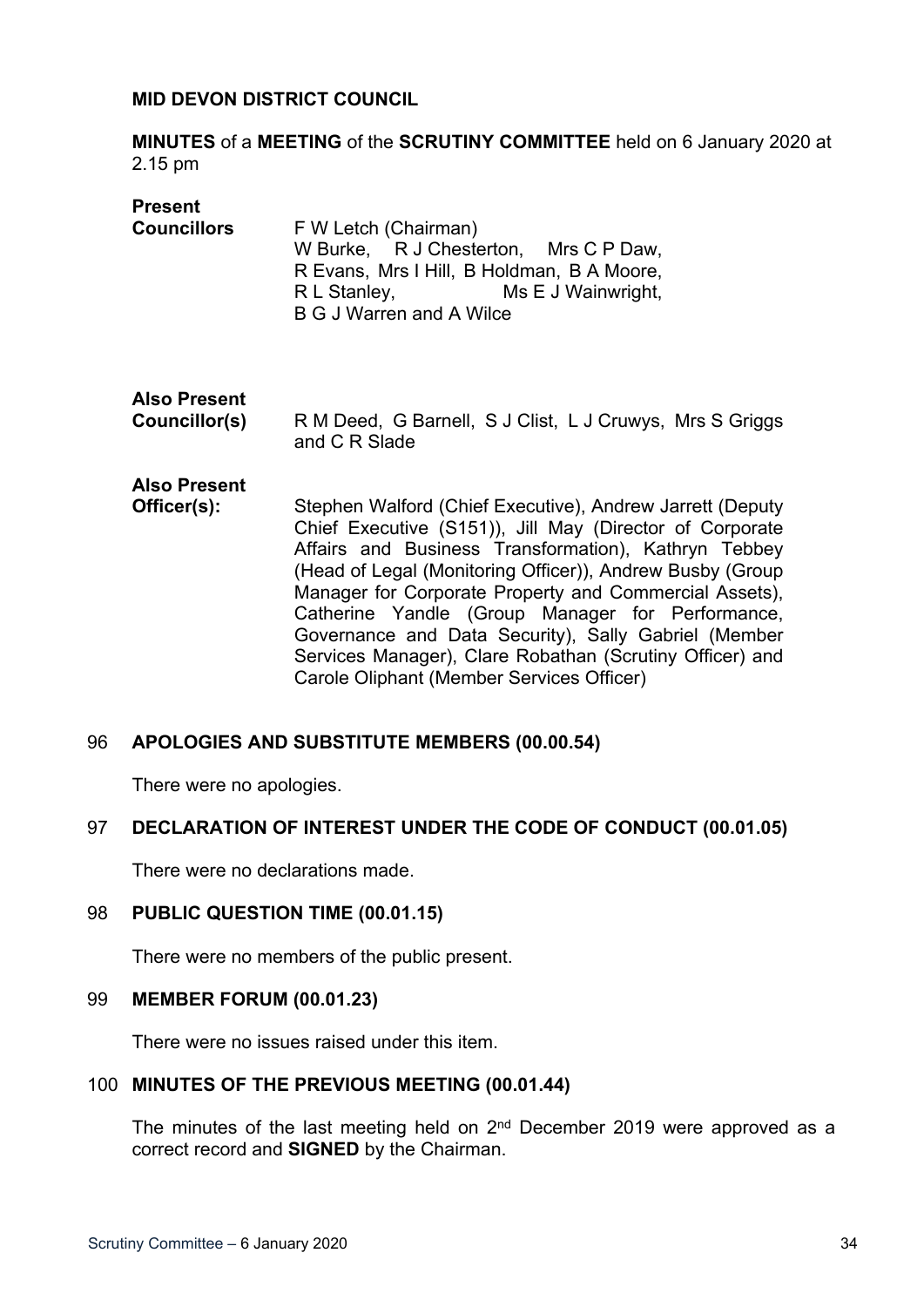### 101 **DECISIONS OF THE CABINET (00.01.53)**

The Chairman informed the Committee that a decision made by the Cabinet at its meeting on 19 December 2019 (with regard to the Tiverton Town Centre Regeneration Project – Tender Outcome) had been called in for consideration by the Scrutiny Committee by Councillors R B Evans, R J Chesterton and B A Moore for the following reasons:

- 1. The decision that was not unanimously supported by Cabinet fails to understand its significant negative impact when considering the stated council wide ambitions within the current and proposed strategy for regeneration of town centres made within the corporate plan and is contrary to the stated strategic aims of Mid Devon Council as a whole.
- 2. The decision has been set against a wish to seek views from a number of sections of society, however is clearly driven by the wishes of a small number of Tiverton Town Council planning committee members in particular as stated by individual members of Cabinet on several occasions.
- 3. Cabinet have failed to acknowledge documented evidence of previous wide ranging consultations that satisfied all consultation requirements.
- 4. Cabinet have failed to offer a plan that can realistically off set the evident clash of priorities when full-council are asked to consider the future corporate plan at its meeting on 26th February 2020 with no measurable time line set for future decisions against this vital project, yet its delay is contrary to stated aims within the economic strategy of the MDDC plan.
- 5. Cabinet have failed to recognise the reputational damage that can affect the council given their failure to show a clear economic commitment towards the town, this may possibly also manifest itself in reduced investment from other investors who may see MDDC's Cabinets continued dither and delay as systematic across a range of future investment opportunities.
- 6. Cabinet have failed to offer a viable alternative except a delay in any works towards the town's regeneration ambitions.
- 7. Cabinet have failed to consider the financial loss that is already known and continues to grow as each days delay adds to the cost of non-action set against a known budgetary challenge over the coming months and years. These losses should be clearly and openly publicised too aid a decision that is enshrined in openness and transparency to aid informed debate.

The Chairman invited Cllr R Evans who had led the 'call in' to address the Committee. Cllr R Evans explained that he felt that the decision made by the Cabinet on 19<sup>th</sup> December to postpone the contract award for the Tiverton Town Centre Regeneration project should be reconsidered.

He explained that that project had been fully considered by the previous administration and that it was aligned to the Corporate Plan. He informed the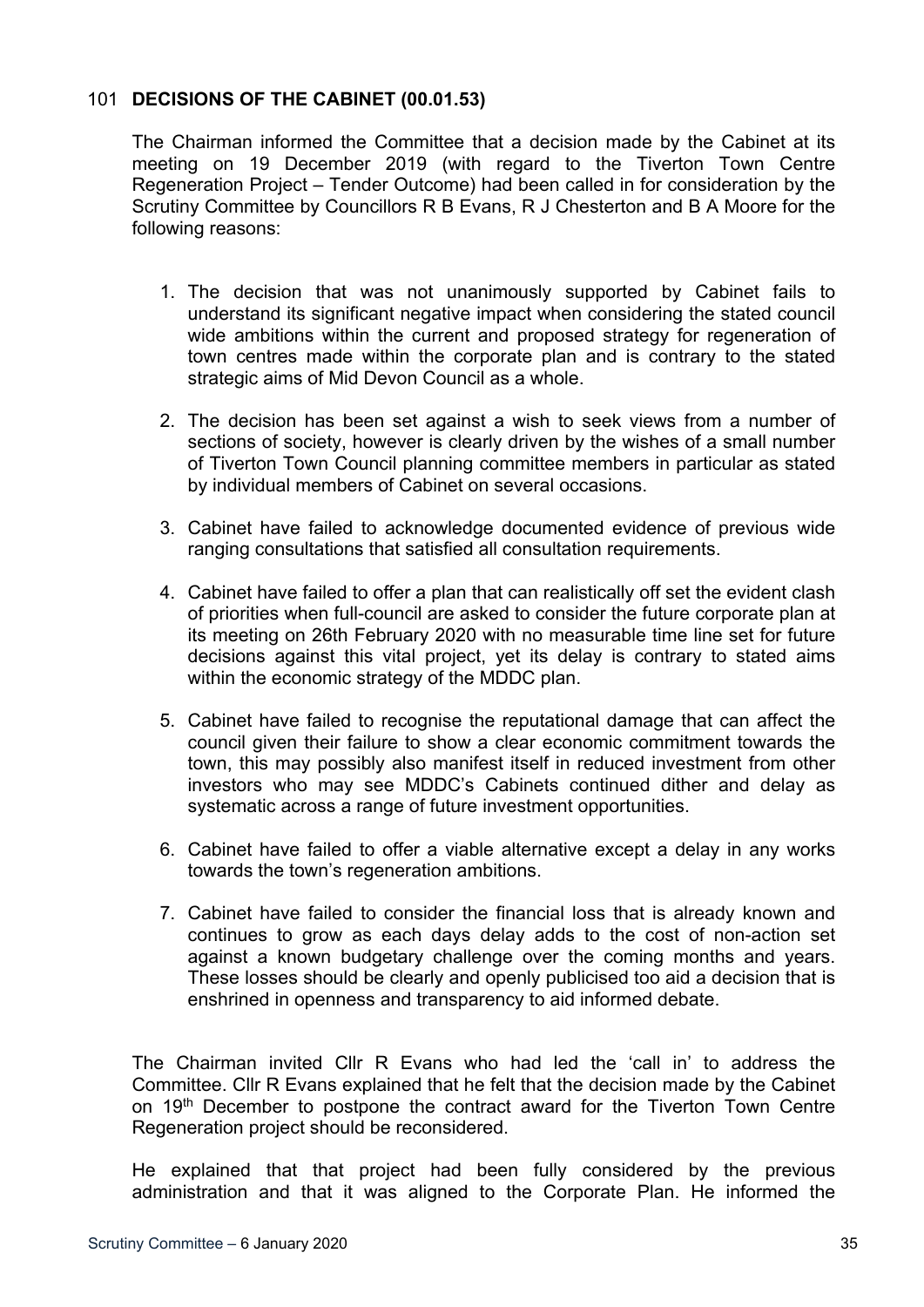Committee of the previous public consultation, the planning application in which Tiverton Town Council had commented and the full member review which had taken place. He explained that the market entrance project was part of the wider Tiverton Town Centre Masterplan. He explained that the Scrutiny Committee did not have the power to overturn the decision of the Cabinet but that it could ask it to reconsider its decision to postpone the project.

Other Members who had supported the Call In raised concerns that the Cabinet had consulted with only 14 Members of Tiverton Town Council and that the Council could lose £88k by cancelling the project and starting again.

The Monitoring Officer informed the Committee that the decision made by the Cabinet had not breached Article 15 (Principles of Decision-Making) of the Constitution.

The Cabinet Member for Planning and Economic Regeneration explained to the Committee that the key issues for Cabinet in making the decision to postpone the project were fitness of purpose and involvement of the community. He explained that the project would involve the Council borrowing a large sum of money and that the Cabinet wanted to be sure that this was the best scheme to go forward. He explained that the Cabinet would like Tiverton Town Council to become a full partner in any future consultation on the regeneration of Tiverton Town Centre.

Members gave consideration to the following:

- The public consultation which had taken place
- The involvement of Tiverton Town Council
- The reputation of the Council
- The Councils corporate aims

The Committee **RECOMMENDED** to the Cabinet that:

The decision to defer the Tiverton Town Centre Regeneration Project – Tender Outcome be reconsidered.

(Proposed by Cllr R Evans and seconded by Cllr B A Moore)

### Note:

- 1. Cllr R L Stanley declared a personal interest as the previous Cabinet Member for Housing.
- 2. Cabinet report previously circulated and attached to the minutes

## 102 **CHAIRMAN'S ANNOUNCEMENTS (00.54.41)**

The Chairman gave his apologies for the next meeting on 27<sup>th</sup> January 2020.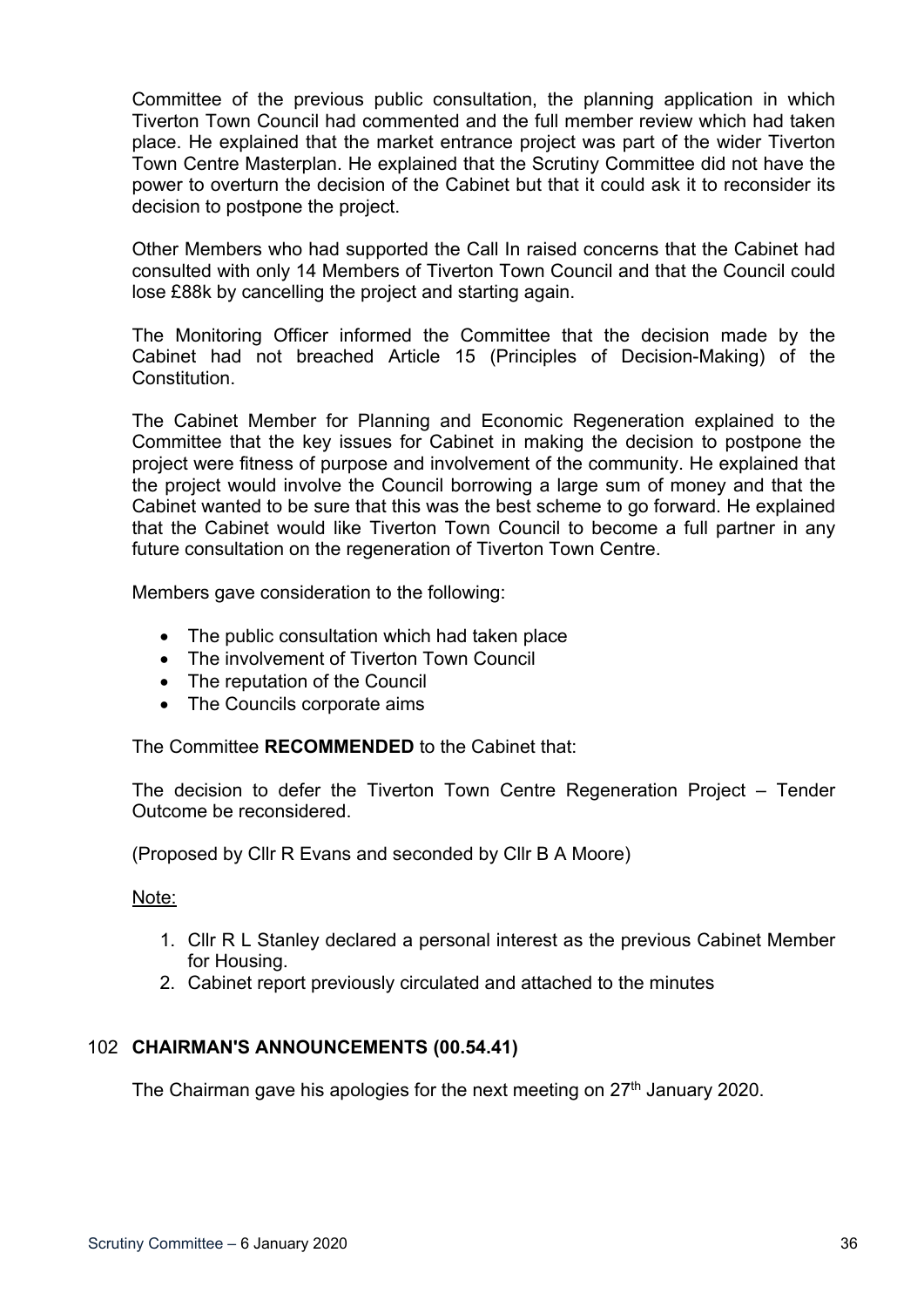### 103 **CARBON BASELINE REPORT (00.54.58)**

The Committee had before it and **NOTED** a \*report of the Group Manager for Corporate Property and Commercial Assets updating it on the Carbon Footprint Baseline.

Members discussed carbon offsetting and the definition of this.

Note: \*Report previously circulated and attached to the minutes.

### 104 **MEMBER DEVELOPMENT ANNUAL UPDATE (00.59.11)**

The Committee had before it and **NOTED** a \*report of the Member Services Manager with regard to Member Development. The officer outlined the contents of the report which included the work of the shared service, member development opportunities and suggestions for future member development.

Note: \*Report previously circulated and attached to the minutes.

### 105 **PERFORMANCE AND RISK (1.01.14)**

The Committee had before it and **NOTED** the Performance and Risk \*report providing an update on performance against the Corporate Plan and local service targets for 2019-2020 presented by the Group Manager for Performance, Governance and Data Security.

Consideration was given to:

- Planning performance
- Empty shops in the Town centres
- The need to consider revising or amending performance indicators to align with the new Corporate Plan in due course

Note: \*Report previously circulated and attached to the minutes

### 106 **SCRUTINY OFFICER UPDATE (1.09.59)**

The Scrutiny Officer informed the Committee that she had attended the Centre for Public Scrutiny conference in London and outlined the content of the conference to Members.

She explained that Menopause and Procurement would be added to the work programme once the Customer Experience working group had been completed.

Members were reminded to complete a Scrutiny proposal form if there were any subjects that they would like investigated by the Committee.

### 107 **FORWARD PLAN (1.14.15)**

The Committee had before it and **NOTED** the \*Forward Plan.

Note: \*Forward Plan previously circulated and attached to the minutes.